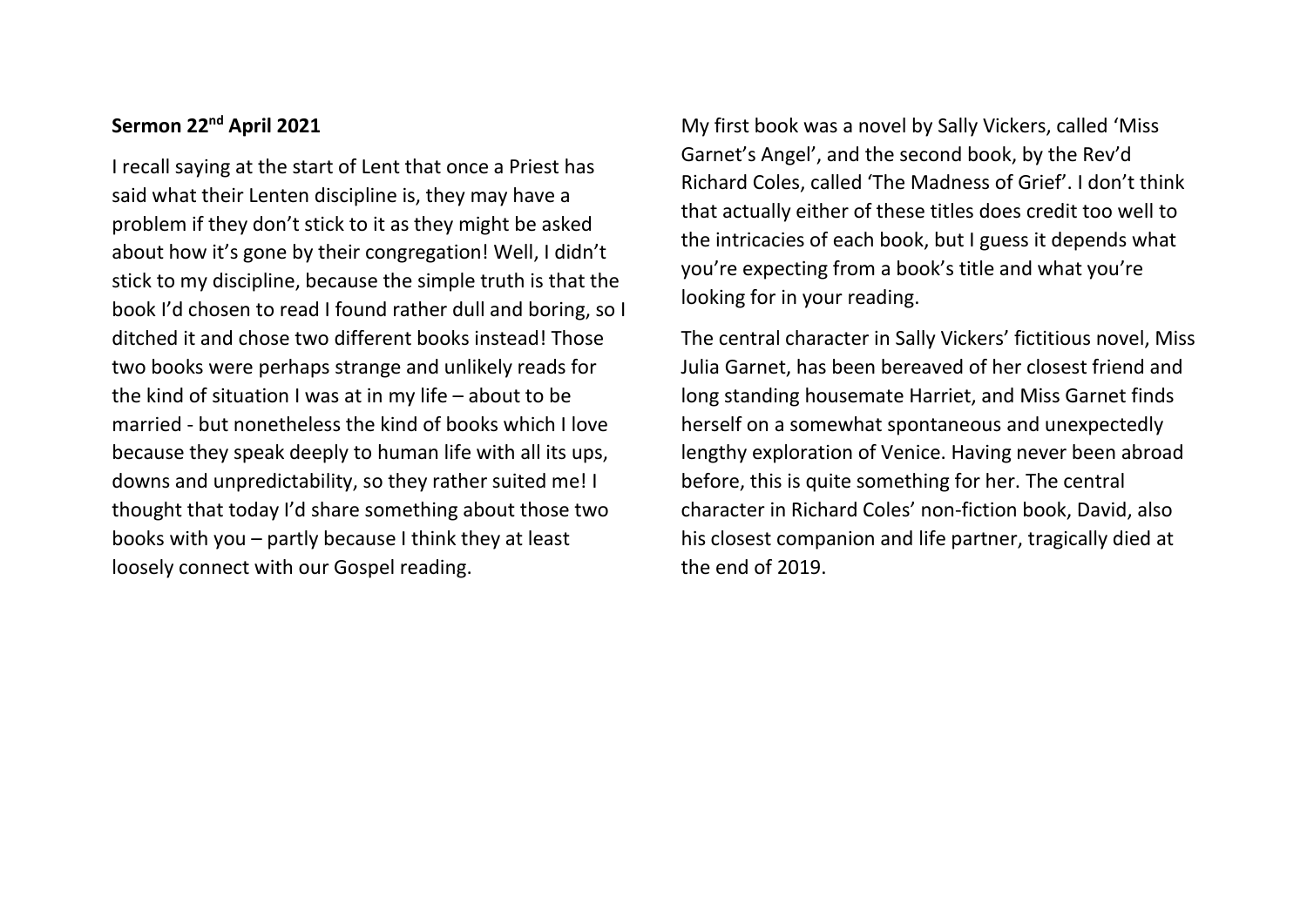The two books therefore share a common theme – that of emerging from a major bereavement and what life is like for the people who were closest to them, left in this world without their closest companions. Both books address in their own ways the impact on the characters of their respective companion's deaths.

At the beginning of Sally Vickers' book, Miss Garnet has more or less rejected any faith she may have habitually or academically, perhaps, held when younger. As the novel progresses and as her exploring of Venice develops, she encounters several people who one way or another – may be even inadvertently - lead her to re-engage with the topic of Christianity. Relating to her discoveries of pieces of Venetian stonework and artefacts in some of the churches there, she also reads the Apocryphal book of Tobit and the biblical story cleverly weaves its way through the novel. Miss Garnet doesn't explicitly make any profession of faith, even towards the end of the book, where she begins to contemplate her own death, and as she proscribes her own epitaph.

But it's apparent that in her later years she's deepened her awareness of the depth and breadth of human life, and she has an increased and enriched awareness of human love and relationships of which she was previously rather oblivious, having been so self-effacing and introverted, and she therefore has I think an increased awareness of God in her life.

Richard Coles' book points to all of those same issues of human life – loss, encounter, unpredictability, and much more besides. One theme which I feel comes across particularly strongly is the eternal nature of love – both human and Godly: we see this especially in his description of the choosing of the burial plots for his partner David and for himself, adjacent to each other and having verses from a Psalm beginning on one of their headstones and planned to end on the other, when the time comes. In this and many other ways there's a mirroring of God's eternal love within both their human life in this world and their eternal love for each other; it is only the physical loss of David's human body in this world which separates them – they are together in death as in life and God is ever present – fully present to them - in both places.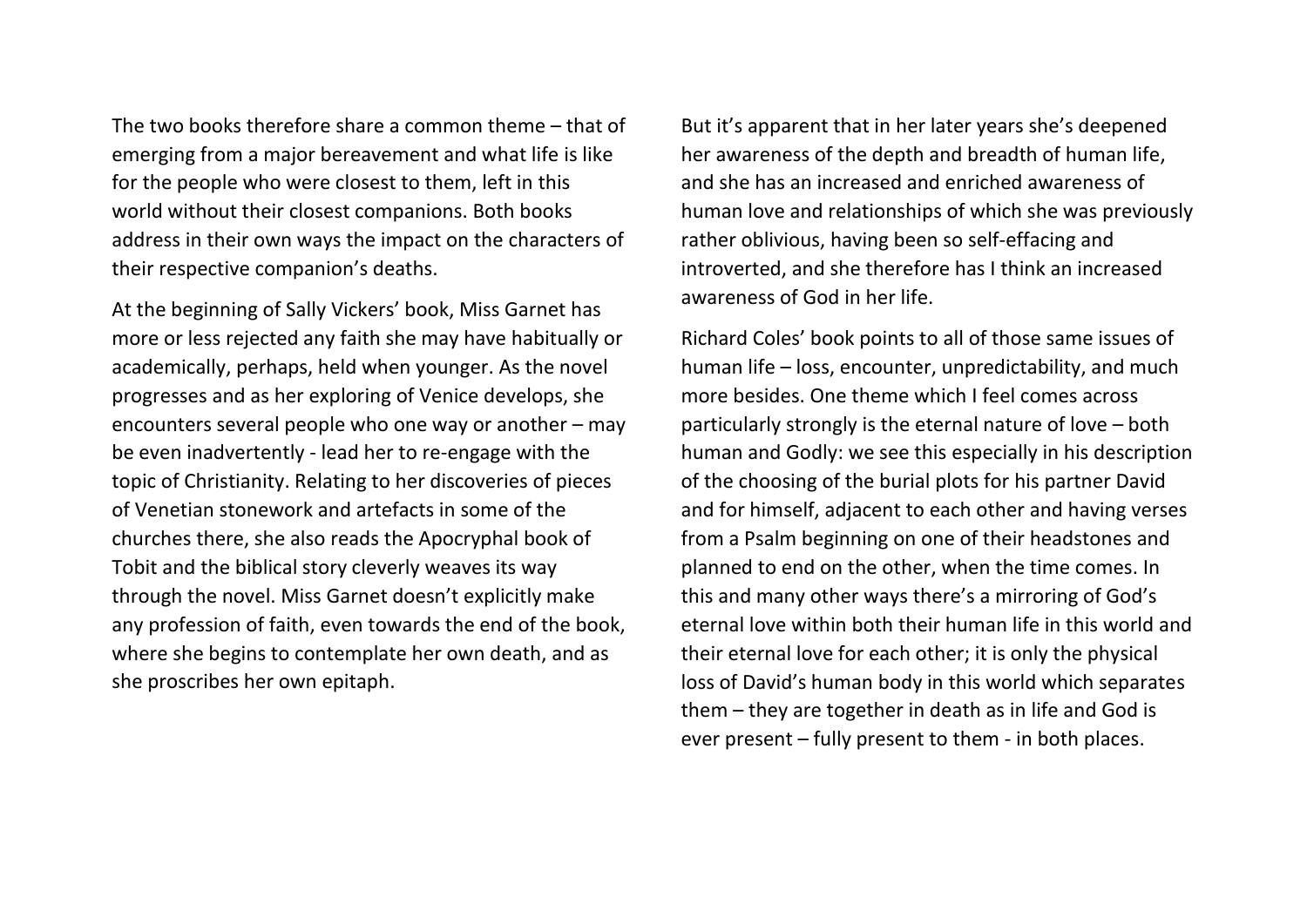And so it is for me that the themes of eternity, death and the possibilities of life *in all its fullness* and possibly even legacy – the kinds of things we leave behind for others to perhaps pick up on when we depart this life - are represented in both books.

If you were going to write a book yourself about life I all its fullness, in this life - and after death - I wonder what you would write, or what you might refer to for that writing? As ever when I think about this kind of sermon, I'm asking myself the same questions! What situations or events from your life would you draw on? Would you look to your closest relationships to help describe your thoughts? Might you explore a piece of fine art to illustrate things, or use a precious piece of stone or a sculpture? Might you draw on some verses of scripture? And has your understanding of life and death, changed over the years? Have these ideas and beliefs changed dramatically and unexpectedly, or gradually morphed and changed and grown into what they are currently?

Are you open to having your mind and heart being changed even more, or are you fully content with your understanding just as it is? As you can see, these two books had quite an impact on me and challenged my own thinking – at least much more so than my initial chosen Lenten discipline!

In Miss Garnet's case, she came late in life to make some spiritual and religious discoveries and when she did so it was particularly through the unexpected ups and downs of relationships – all, in fact, new relationships to her; one could say her rather solitary relationship with her housemate Harriet was a kind of self-imposed limitation, and it took the death of Harriet for Miss Garnet to allow herself to emerge into a more fulfilled kind of life and existence.